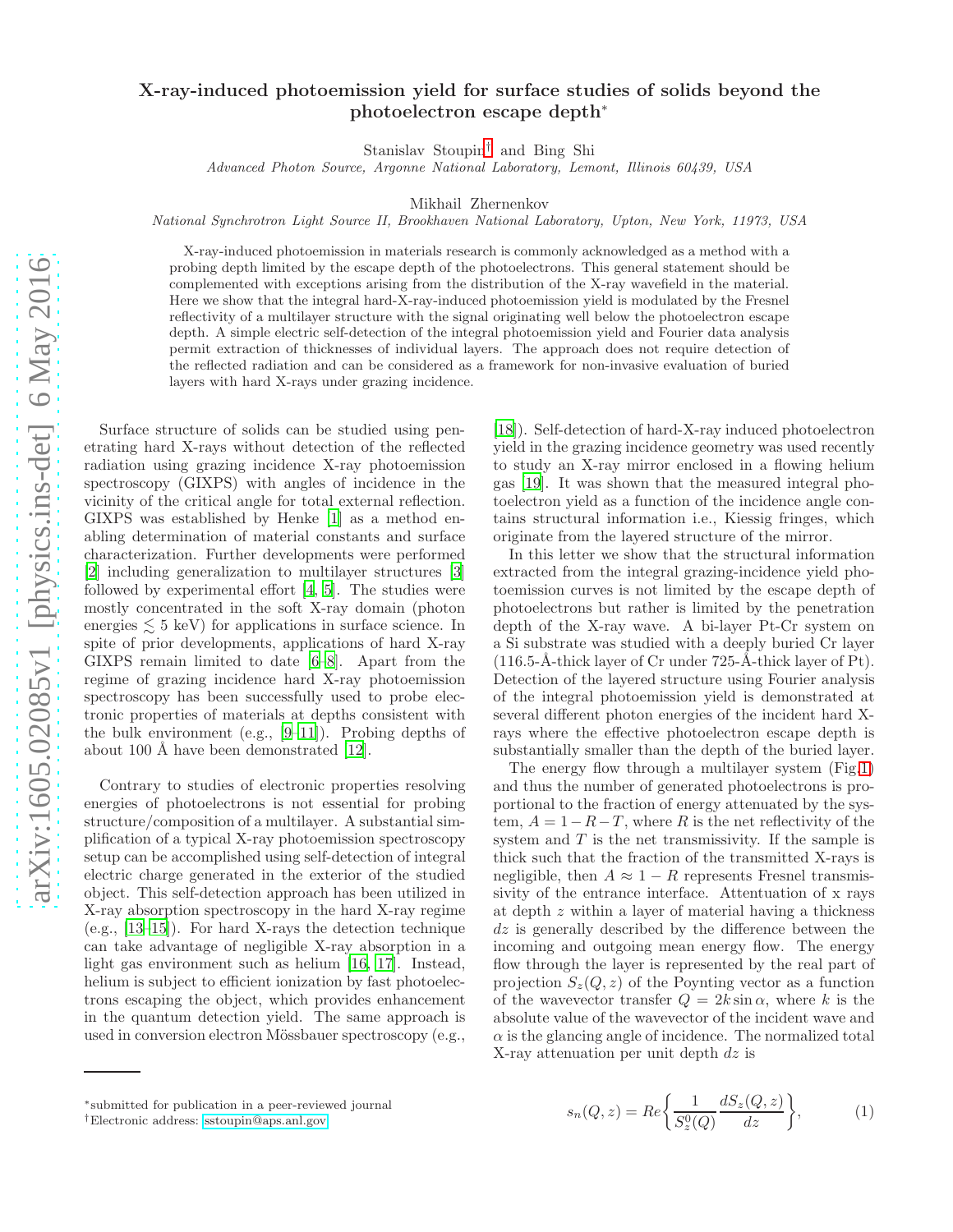

<span id="page-1-0"></span>FIG. 1: Grazing incidence geometry illustrating the incident, the transmitted and the reflected waves. The energy flow through the layered structure generates ionization events due to X-ray photoabsorption. The escaping fast photoelectons (light blue) ionize the surrounding gas while the low-energy secondary photoelectrons (gray) do not participate in this ionization process. While the ionizing photoelectrons may escape only from a limited depth in the top layer the integral photoelectron yield is affected by the total energy flow in the multilayer and thus is sensitive to presence of buried layers.

where  $S_z^0(Q)$  is the projection of the Poynting vector of the incident wave. The dependence on the photon energy  $E<sub>X</sub>$  of the incident wave is omitted here for clarity.

For an infinitely thick mirror the penetration depth of the wave transmitted through the entrance interface is given by

$$
\Lambda(Q) = \frac{1}{Im(Q_1)},\tag{2}
$$

where

$$
Q_1 = \sqrt{Q^2 - 8k^2\delta + i8k^2\beta}
$$
 (3)

is the wavevector transfer in the mirror material with an index of refraction  $n = 1 - \delta + i\beta$ . It can be shown that for the thick mirror

<span id="page-1-1"></span>
$$
s_n(Q, z) = \frac{1}{\Lambda(Q)} T(Q) \exp[-z/\Lambda(Q)], \tag{4}
$$

where  $T(Q) = 1 - R(Q)$  is the Fresnel transmissivity. If the thickness of the top layer of a multilayer X-ray mirror is such that the transmitted wave is preferentially attenuated in this layer the energy flow can be approximated with Eq. [4.](#page-1-1)

Generation of charge carriers above the surface of the mirror is initiated with the escape of photoelectrons. An exponential factor  $\exp[-z/L]$  (where L is the effective photoelectron escape depth) can be used (e.g., [\[20](#page-5-16)]) to model propagation of photoelectrons towards the surface of the mirror prior to escape. Taking this factor into account, integration of Eq. [4](#page-1-1) results in the following expression for the integral electron quantum yield (yield normalized by the incident photon flux) [\[19\]](#page-5-15).

<span id="page-1-2"></span>
$$
Y(Q) = \frac{1}{2} \epsilon_q n_q G^e T(Q) \frac{L}{\Lambda(Q) + L},\tag{5}
$$

where  $\epsilon_q$  is the charge collection efficiency,  $n_q$  is the charge amplification factor, and  $G^e$  is a proportionality factor, which represents a correction for photoelectron energy conversion. Strictly speaking, only a fraction of the attenuated intensity of the X-rays results in generation of photoelectrons. This photon-energy-dependent fraction is ascribed to  $G^e$  to avoid introduction of an additional factor in Eq. [5.](#page-1-2)

If the X-ray mirror is enclosed in a flow chamber containing light gas (e.g., He) gas impact ionization events produced by the secondary photoelectrons can be neglected (Fig. [1\)](#page-1-0) since the energy required to produce one ion pair is  $W_g \simeq 40.3 \text{ eV}$  [\[21\]](#page-5-17) while the energies of the secondary electrons do not exceed  $\approx 20 \text{ eV}$  [\[22\]](#page-5-18). In addition, absorption cross section for hard X-rays in He is negligible compared to the ionization cross section by photoelectron impact e.g.,[\[23\]](#page-5-19). Thus, the electric carriers generated in the gas flow chamber originate from the photoelectric response of the mirror material. It is convenient to ascribe the number of charge carriers  $n_q$  generated by a single photoelectron in the gas flow chamber to the ratio of the maximum photoelectron energy  $E_{pe} \simeq E_X$  and the ion pair production energy  $W_g$ ,  $n_q = 2E_X/W_g$ .

Remarkably, the integral electron yield Eq. [5](#page-1-2) is represented by the photon-electron attenuation factor  $L/(\Lambda(Q) + L)$  modulated by the Fresnel transmissivity. Precise derivation of the photon-electron attenuation factor for any given material requires modelling of the photoemission processes from various atomic sub-shells and integration of the resulting photoemission cross-sections using the geometry of the photoemission detector. Such rigorous approach could be based on the existing theoretical developments in X-ray photoemission spectroscopy pertaining to X-ray optical effects [\[24](#page-5-20)]. It should be noted that the photon-electron attenuation factor is a slow varying function of Q (or the angle of incidence  $\alpha$ ). Thus, subtraction of a smooth function, which agrees with the overall shape of the experimental curve should isolate the modulating signal, which contains Kiessig fringes. Structural information can be extracted from the result of the subtraction using Fourier transform similarly to Fourier analysis of the interference structure in X-ray specular reflection [\[25\]](#page-5-21). This strategy is illustrated below applied to a bi-layer X-ray mirror. Fresnel reflection coefficients of a multilayer system are described by the Parratt's recursive relation [\[26](#page-5-22)[–28\]](#page-5-23):

$$
r_i = \frac{r_{ij} + r_j e^{iQ_i \Delta_i}}{1 + r_{ij} r_j e^{iQ_i \Delta_i}}.
$$
\n
$$
(6)
$$

In our notation  $\Delta_i$  is the thickness of layer "i and  $r_{ij}$  is the reflection coefficient of the interface between layers "i" and " $i$ "

$$
r_{ij} = \frac{Q_i - Q_j}{Q_i + Q_j},\tag{7}
$$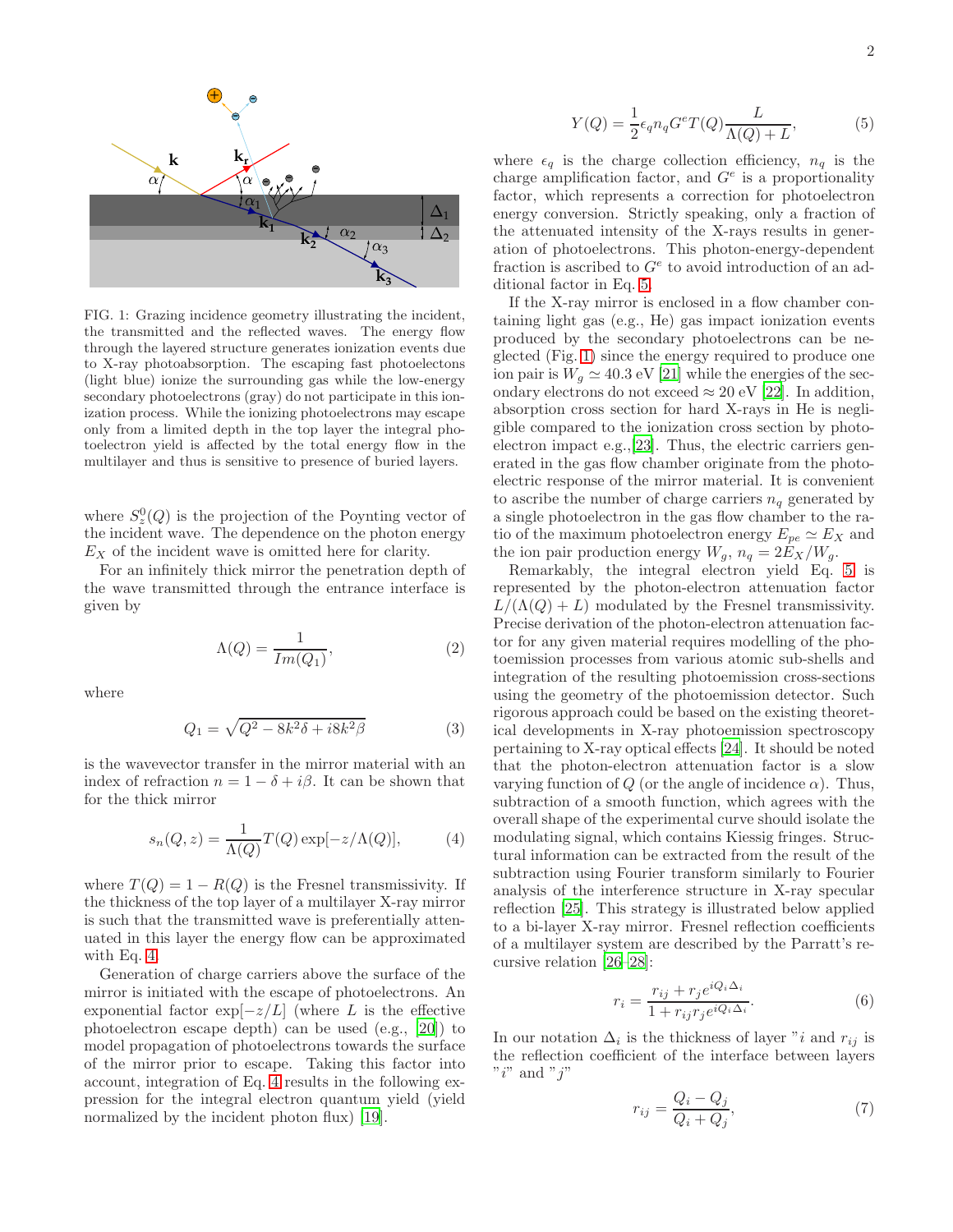where zero interface roughness is assumed.

We note that any  $|r_{ij}| \ll 1$  above the largest critical angle corresponding to the layer with the greatest refractive decrement  $\delta$ . In this approximation the net Fresnel reflection coefficient of a bi-layer (Fig. [1\)](#page-1-0) is given by

<span id="page-2-2"></span>
$$
r(Q) = r_{01} + r_{12}e^{iQ_1\Delta_1} + r_{23}e^{i(Q_1\Delta_1 + Q_2\Delta_2)} + O(r_{ij}^3).
$$
 (8)

The Fresnel transmissivity is given by

<span id="page-2-0"></span>
$$
T(Q) \simeq T_{01} + |r_{12}|^2 e^{-2Q^{\nu_1}\Delta_1} + |r_{23}|^2 e^{-2(Q^{\nu_1}\Delta_1 + Q^{\nu_2}\Delta_2)} + r_{01}^* r_{12} e^{iQ_1\Delta_1} + r_{12}^* r_{23} e^{iQ_2\Delta_2} e^{-2Q^{\nu_1}\Delta_1} + r_{01}^* r_{23} e^{i(Q_1\Delta_1 + Q_2\Delta_2)} + c.c.,
$$
\n(9)

where  $T_{01} = 1 - |r_{01}|^2$  is the transmissivity of entrance interface of the thick mirror, the symbol "∗" denotes complex conjugation and "c.c." denotes conjugated components with the oscillating exponential factors. The reflection coefficients  $r_{ij}$  are non-oscillating functions of the layer thicknesses (i.e., do not contain Kiessig fringes) [\[25\]](#page-5-21). If  $\exp[-2Im(Q_1)\Delta_1] \ll 1$  substantial attenuation of the transmitted wave occurs in the top layer (i.e., the second layer is deeply buried). Thus, according to Eq. [9](#page-2-0) the Fresnel transmissivity of a bi-layer system will differ from that of the thick mirror by components oscillating with frequencies  $\Delta_1$ ,  $\Delta_2$ , and the sum frequency  $\Delta_1 + \Delta_2$ . For the purpose of Fourier analysis in the  $(Re(Q_i), \Delta)$ space above the greatest critical angle one can assume  $Re(Q_2) \approx Re(Q_1)$ . Generalization of this analysis to the case of arbitrary number of layers is straightforward (see Supplemental Material).

To address the problem experimentally integral photoemission yield and X-ray reflectivity of a bi-layer Pt-Cr X-ray mirror were measured simultaneously at several different photon energies in the range 8 - 23 keV. Prior to the analysis of integral electron yield the mirror was fully characterized using X-ray reflectivity (XRR), a method commonly used for structural characterization of surfaces [\[26\]](#page-5-22). As determined by XRR the thickness of the top Pt layer was  $\Delta_1 = 725.2$  Å and that of the buried Cr layer was  $\Delta_2 = 116.5$  Å. The measured reflectivities and XRR fitting curves are shown in Fig. [2](#page-2-1) (see Methods for details).

Figure [3](#page-3-0) illustrates the strategy used to extract thicknesses of individual layers from the integral photoemission yield curve. In the first step the curves collected at different photon energies were renormalized in the units of quantum yield (electric current divided by the incident flux and unit electric charge) and fit using Eq. [5.](#page-1-2) The effective photoelectron escape depths were found to be  $L \approx$  $200 - 400$  Å with greater values obtained at higher photon energies (see Supplemental Material for summary of the fit parameters). Figure  $3(a)$  shows the resulting experimental curve (blue circles) and the fit (solid green line) for the photon energy  $E_X = 10$  keV. The Kiessig fringes were clearly observed (magnified region shown in



<span id="page-2-1"></span>FIG. 2: Specular X-ray reflectivity (black squares) from the Pt/Cr bilayer deposited on the Si substrate, together with the fitting curves (solid red lines). The error bars indicate  $\pm$  1 standard deviation. The X-ray energy at which the corresponding data were taken is indicated to the right. The curves are offset by one order of magnitude for clarity.

the inset of Fig.  $3(a)$ ). In the next step, the fit was subtracted from the experimental data to isolate the differential yield containing the structural information. The differential yield  $\Delta Y(Q_1)$  is shown in Fig. [3\(](#page-3-0)b) as a function of wavevector transfer  $Re(Q_1)$  in the Pt layer. The power spectrum of a Fourier transform applied to  $\Delta Y(Q_1)$  is shown in Fig. [3\(](#page-3-0)c). Peaks in the spectrum correspond to thicknesses of the individual layers with precision on the order of spectral resolution  $2\pi/\Delta Q_1 \simeq 10$ -18 Å defined by the available range of the wavevector transfer  $\Delta Q_1$ .

The low- $\Delta$  region of the spectrum with peak corresponding to the buried Cr layer  $(116.5 \text{ Å})$  could be contaminated by non-ideal subtraction procedure using the baseline, which includes the approximated photonelectron attenuation factor and the transmissivity of the thick mirror. Thus, evaluation of the thickness of the buried layer from the position of this peak alone can raise doubts. However, the appearance of the peak corresponding to the sum frequency  $\Delta_1+\Delta_2$  in the same spectrum confirms the presence of the Cr layer and its thickness. Also, the relatively featureless high- $\Delta$  region of the spectrum validates the approximation on the smallness of  $|r_{ii}|$  given by Eq. [8.](#page-2-2)

Figure [3](#page-3-0) shows power spectra of the differential yield of the bi-layer mirror at different photon energies. The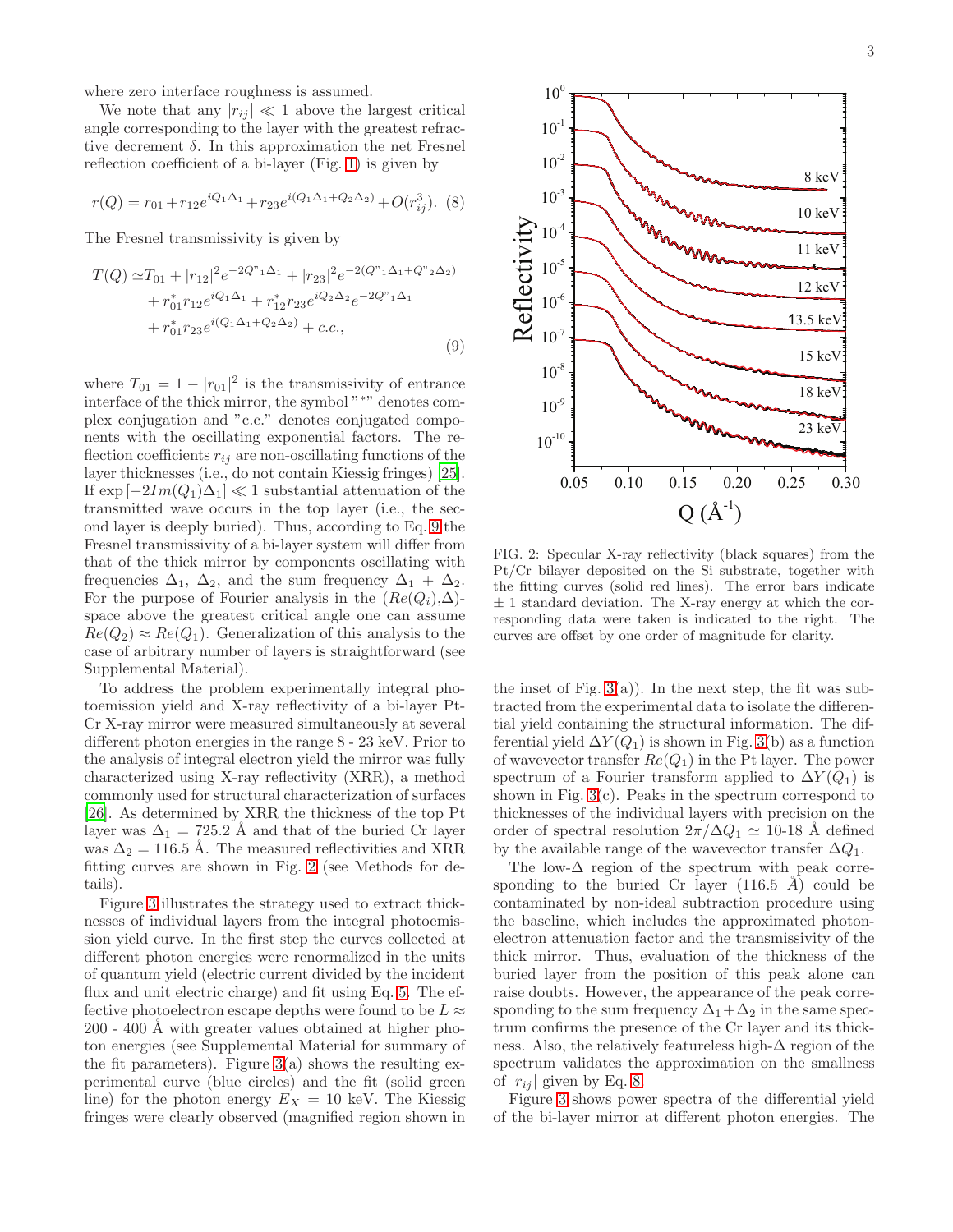

<span id="page-3-0"></span>FIG. 3: Integral photoelectron yield and Fourier power spectra showing the structure of the Pt-Cr-Si bi-layer X-ray mirror. (a) Measured integral photoelectron yield as a function of the wavevector transfer Q of the incident wave at 10 keV (circles) and fit to Eq. [5](#page-1-2) corresponding to photoelectron yield of a thick Pt mirror (green solid line). The inset shows magnified region above the critical angle where the Kiessig fringes due to the layered structure of the mirror are clearly observed. (b) Differential photoelectron yield (circles, Y-error bars and solid line) obtained as the difference between the experimental data and the fit in (a). The differential yield is plotted as a function of the real part of  $Q_1$ , the wavevector transfer inside the Pt layer. (c) Forier power spectrum (circles, solid line) of the differential yield (b) showing peaks corresponding to thicknesses of individual layers ( $\Delta_1$  and  $\Delta_2$  and their sum. (d) Fourier power spectra (circles, solid lines) obtained at different photon energies (shifted for clarity).

peaks corresponding to individual thicknesses  $\Delta_1$  and  $\Delta_2$ as well as the sum  $\Delta_1 + \Delta_2$  are clearly observed at photon energies 10 keV and 11 keV where Kiessig fringes are most intense. At some other photon energies (e.g., 13.5 keV and 15 keV) the noise level in the differential yield exceeds the weights of the spectral components. However, at higher photon energies (18 keV and 23 keV) reliable spectral detection of the thicknesses is still possible. Overall, the magnitude of the spectral components at various photon energies is consistent with the intensity of Kiessig fringes observed in XRR (Fig. [2\)](#page-2-1), which is governed by the energy-dependent absorption losses in the Pt layer. At 10-11 keV just below the energy region, which includes Pt L-absorption edges  $(L_3 \text{ at } 11.56 \text{ keV})$ ,  $L_2$  at 13.27 keV and  $L_1$  at 13.88 keV) the imaginary parts of the refractive index  $(\beta)$  for Pt and Cr become comparable resulting in the increased intensity of the fringes. At the intermediate photon energies (12 keV - 15 keV)  $\beta$  for Pt increases substantially in comparison to that of Cr. Finally, at higher photon energies (18 keV, 23 keV)

the absorption losses for Pt become sufficiently small and the intensity of the fringes again increases. However, the absorption contrast between Pt and Cr remains substantial which explains reduction in the intensity of spectral peaks at  $\Delta_2$  and  $\Delta_1 + \Delta_2$ .

In summary, our findings demonstrate that structure of buried layers can be studied with hard X-rays, yet, without detection of the reflected radiation. Instead, integral photoelectron yield is detected using simple voltage-biasdriven collection of generated electric charges above the surface of the studied material. It should be mentioned that the approach is rather general and is not limited to the case where the top layer represents a conductive material. Indeed, self-detection of X-ray standing waveeffects have been observed on non-conductive materials such as diamond (e.g., [\[29\]](#page-5-24)). The approach could be used to advance the field of non-destructive evaluation where unique field applications can become feasible. In particular, it can be useful for quantitative evaluation of surfaces in enclosed geometries where implementation of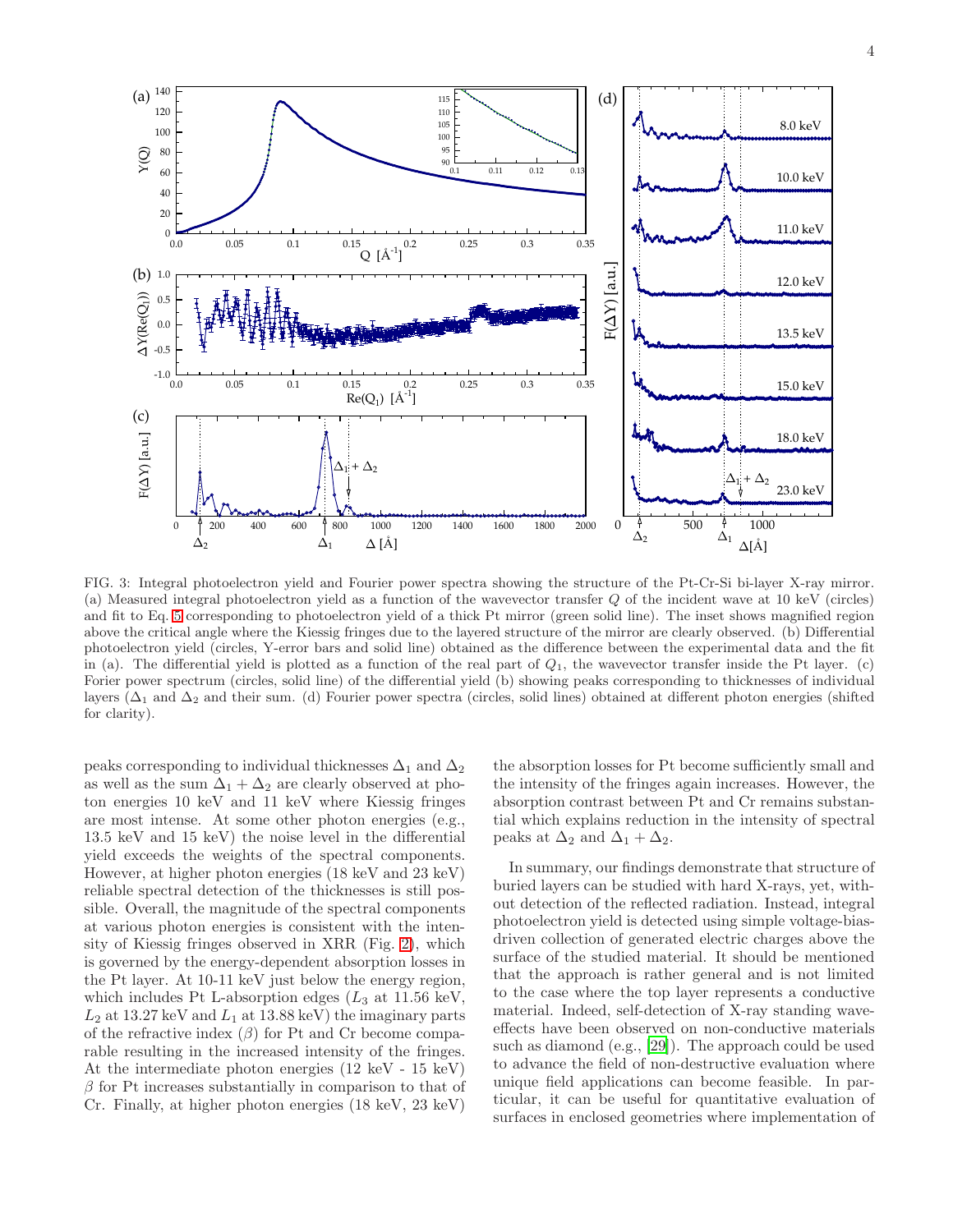

<span id="page-4-0"></span>FIG. 4: (a) Experimental setup for simultaneous measurement of Fresnel reflectivity and the integral photoemission yield (see text for details). (b) IV-curves of the system at the angular peak of the photoemission yield measured at various photon energies.

the conventional  $\theta-2\theta$  XRR arrangement is not possible. Potentially, the use of very hard X-rays at very grazing incidence is feasible since contrary to XRR no effort is required to isolate the reflected radiation from the incident X-rays. Such approach could become indispensable for non-destructive evaluation of internal surfaces in nuclear reactors, hydrocarbon transport systems, internal combustion engines, buried transistors in semiconductor circuits and other systems with buried layers and interfaces.

## Methods

### Experiment

An X-ray mirror was prepared by deposition of a Pt film with thickness  $\geq 500\text{\AA}$  on top of a  $\approx 100$ -Å-thick layer of Cr on a polished Si substrate. The length of the mirror was 80 mm and the width was 20 mm. The mirror was placed on a non-conductive surface and contained in a helium flow chamber having an entrance and exit windows made of  $\text{Kapton}^{\textcircled{R}}$  film. The metallic working surface of the mirror served as the first electrode while a separate second grounded electrode was placed inside the chamber above the mirror at a distance of about 20 mm. The experiment was performed at 1-BM beamline of the Advanced Photon Source. The X-ray beam incident on the mirror was delivered by a Si (111) doublecrystal monochromator (DCM). The DCM was detuned

to suppress high-order Si Bragg reflections at high photon energies. The electric current between the electrodes in the flow chamber was measured using a source meter with applied bias voltages of  $\pm 200$  V. The observed maximum electric currents (at the photoemission peak) were  $\simeq$  10 - 80 nA with greater values at higher photon energies. Electric current in the absence of x rays (i.e., dark current) was  $\approx 100$  pA. The root mean square fluctuations in the measured signal were about 20 pA. A calibrated solid state detector was placed behind the flow chamber to measure the reflected X-ray flux (mirror in the beam) and the incident X-ray flux (mirror out of the beam). The size of the incident beam was set to  $0.1 \times 3.0$  mm<sup>2</sup> (vertical×horizontal) using X-ray slits placed upstream of the mirror chamber. The incident beam was centered on the surface of the mirror. Simultaneous measurement of the reflectivity and the electric current were performed while scanning the mirror's grazing angle  $\alpha$  at different photon energies selected by the double-crystal monochromator. Prior to each scan the incident photon flux was measured using the solid state detector. The measured values were in the range  $7 \times 10^8 - 2 \times 10^9$  photons/s. The experimental setup is shown in Fig.  $4(a)$ .

Prior to collection of angular curves an IV curve of the system was measured at the photoemission peak angle for each photon energy. The resulting IV curves are shown in Fig. [4\(](#page-4-0)b). In all cases saturation of the electric current and thus linear ionization-chamber-like response (full charge collection  $\epsilon_q \simeq 1$ ) was achieved at sufficiently large negative potentials (- 200 V) applied to the mirror surface. The absence of saturation at the positive potential  $(+ 200 V)$  suggests that the potential is insufficient to recapture all the electrons in the system. We note that in the case of Pd mirror studied earlier [\[19](#page-5-15)] full charge collection was observed for both positive and negative potentials. Detailed explanation of this phenomenon requires consideration of energy spectra of the emitted photoelectrons and their energy transfer to He atoms via collision processes. For the purpose of linearity of detection of the integral photoelectron yield it was sufficient to ascertain the saturation at - 200 V in the present case.

## Structural analysis using XRR

XRR measures the intensity of the specularly reflected beam as a function of the wavevector transfer Q to extract the scattering length density (SLD) profile of the sample. SLD yields the information about the chemical composition of each layer, its thickness, physical density, and interfacial roughness. One of the main disadvantages of XRR is that spatial separation of the incident and the specularly reflected radiation becomes problematic in very grazing incidence ( $\alpha \lesssim 1$  mrad) at high photon energies  $(E_X \geq 20 \text{ keV})$ . Reliable detection of the specularly reflected radiation requires  $\theta$ -2 $\theta$  geometry and a large